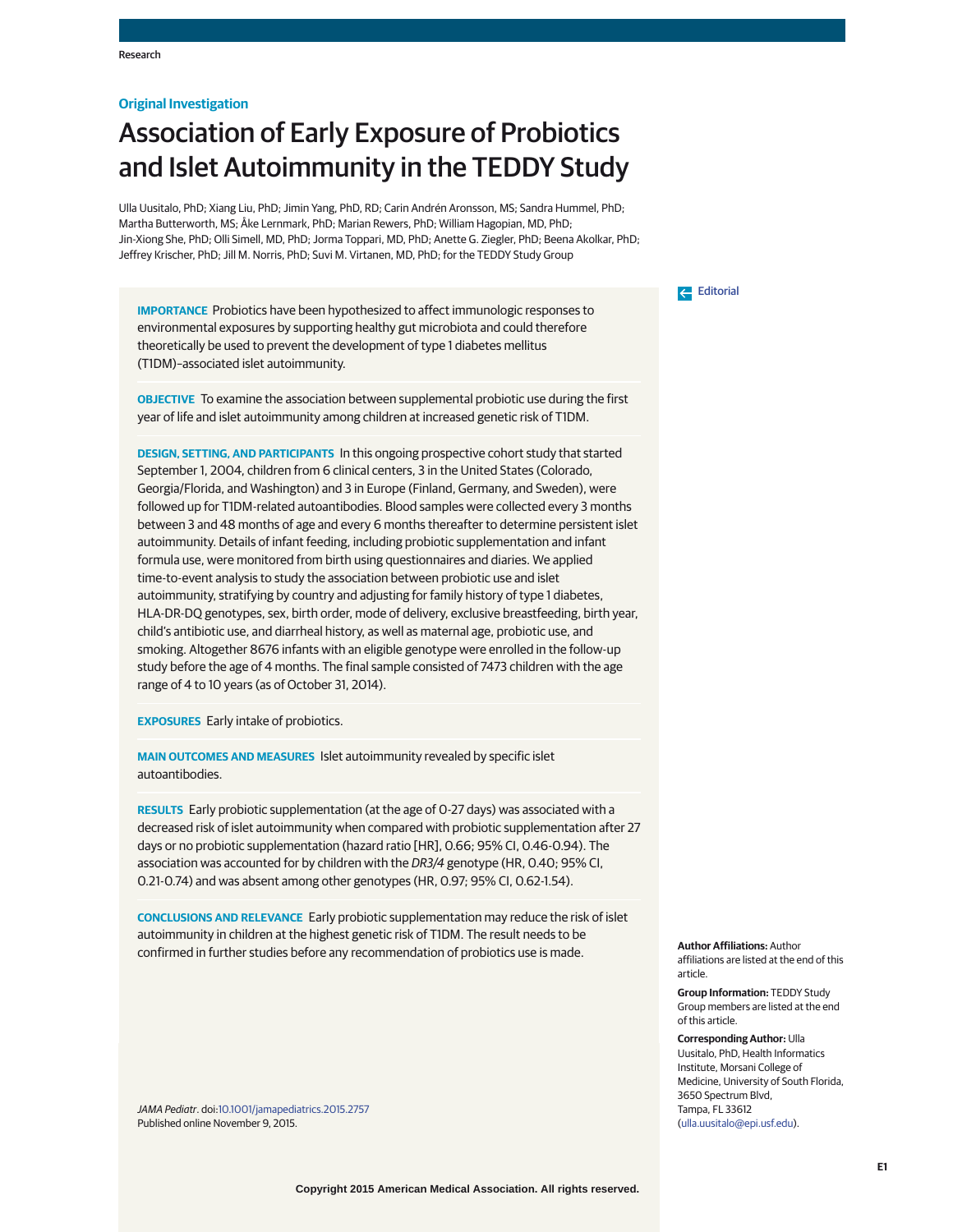newborn infant's immune system needs to quickly learn how to tolerate beneficial bacteria and defend against opportunistic pathogens. The intestinal microbiota can influence the balance between proinflammatory and regulatory immune responses.<sup>1</sup> However, there are still unanswered questions as to how the immune system interacts with the microbiota.<sup>2,3</sup>

A healthy gut microbiota is believed to favorably regulate mucosal barrier function<sup>4</sup> and reduce intestinal permeability.<sup>5,6</sup> Abnormalities in gut permeability have been linked to the development of type 1 diabetes mellitus (T1DM).<sup>7</sup> Healthy gut microbiota may also enhance the overall maturation of the infant immune system $8.9$  and exclude pathogens competitively.<sup>10</sup> Imbalance in gut microbiota and a relative decrease in α-diversity are associated with T1DM according to a recent study.<sup>11</sup> A larger proportion of the phylum *Bacteroidetes* has been observed in children with T1DM.<sup>12-14</sup>

Microbial colonization of the infant gut starts in utero,<sup>15</sup> although frequent changes in gut microbiota, mainly in relative abundances of species, have been observed during the first 10 to 12 months of life.<sup>16-19</sup> Early life events, such as mode of delivery, early environment, including hygiene measures, and early feeding, are thought to initially set the trajectory of colonization.<sup>20,21</sup> Even though α-diversity may be large, strain composition within an individual typically remains constant throughout infancy.<sup>11</sup>

Probiotics have been defined as live organisms that, when administered in adequate amounts, confer a health benefit on the host.22 Administration of probiotics to healthy infants is considered safe.<sup>23,24</sup> However, it is still unclear whether probiotics as an early dietary factor could modify the infant gut microbiota trajectory and disease susceptibility.

Studies<sup>25,26</sup> on manipulation of gut microbiota by probiotics and consequent changes in the risk of developing T1DMrelated autoimmunity have mainly used animal models. Probiotics induce favorable immunomodulation, and it has been suggested that probiotic treatment could prevent T1DM. The aim of this study is to examine the association between supplemental probiotic use during the first year of life and islet autoimmunity (IA) among children at increased risk of T1DM.

## **Methods**

The Environmental Determinants of Diabetes in the Young (TEDDY) is a prospective cohort study with the primary goal to identify environmental causes of T1DM. It includes 6 clinical research centers (3 in the United States and 3 in Europe): University of Colorado Health Science Center, Georgia Regents University, Pacific Northwest Diabetes Research Institute, Turku University Hospital, Institute of Diabetes Research, and Lund University. Detailed study design and methods have been previously published.<sup>27,28</sup> The study was approved by the local institutional review or ethics boards and is monitored by an external advisory board formed by the National Institutes of Health. Written informed consent was obtained for all study participants from a parent or primary caretaker for genetic screening and participation in prospective follow-up.

- Probiotics are live organisms that may confer health benefits on the host.
- The aim of this study was to examine the association between early probiotic exposure and islet autoimmunity among children in The Environmental Determinants of Diabetes in the Young study.
- Early administration of probiotics, during the first 27 days of life, may be associated with reduced risk of islet autoimmunity (hazard ratio [HR], 0.66; 95% CI, 0.45-0.96) among children who were genetically at increased risk for type 1 diabetes mellitus.
- This reduced risk of islet autoimmunity was primarily observed in children with the highest-risk HLA genotype of DR3/4 (HR, 0.40; 95% CI, 0.21-0.74) but not in children with the other, moderately higher-risk genotypes (HR, 0.97; 95% CI, 0.62-1.54).

## Study Population

From September 1, 2004, through February 28, 2010, a total of 424 788 newborns in the university hospitals affiliated with the clinical research centers were screened with parents' consent for T1DM-associated HLA genotypes.<sup>29</sup> The screening identified 21 589 eligible infants, of whom 8676 were enrolled in the follow-up study before the age of 4 months. Children who were followed up for less than  $12$  months ( $n = 1032$ ) or whose islet autoantibody status was indeterminate (n = 55) were excluded. Because of HLA ineligibility, 116 additional study participants were removed from the analyses. The final sample for this study consisted of 7473 children with an age range of 4 to 10 years (as of October 31, 2014).

### HLA Typing

Infants from the general population, with no first- degree relative (FDR) with T1DM, were eligible for the study if they had any one of the following HLA genotypes: (1) DR4-DQA1\* 03-DQB1\*03:02/DR3-DQA1\*05:01-DQB1\*02:01, (2) DR4- DQA1\*03-DQB1\*03:02/DR4-DQA1\*03-DQB1\*03:02, (3) DR4- DQA1\*03- DQB1\*03:02/DR8-DQA1\*04:01-DQB1\*04:02, and (4) DR3-DQA1\*05:01- DQB1\*02:01/DR3-DQA1\*05:01-DQB1\*02: 01. Acceptable DQB1 alleles in any haplotype listed as DQB1\*03:02 also include DQB1\*03:04. For the above genotypes, any DR4 of the subtype DRB1\*04:03 is ineligible.

Infants who have an FDR with T1DM were eligible for enrollment if they had any of the following HLA genotypes: (1) DR4-DQA1\*03- DQB1\*03:02/DR3-DQA1\*05:01-DQB1\*02: 01, (2) DR4-DQA1\*03- DQB1\*03:02/DR4-DQA1\*03-DQB1\*03: 02, (3) DR4-DQA1\*03- DQB1\*03:02/DR8-DQA1\*04:01-DQB1\*04: 02, (4) DR3-DQA1\*05:01-DQB1\*02:01/DR3-DQA1\*05:01- DQB1\*02:01, (5) DR4-DQA1\*03-DQB1\*03:02/DR4-DQA1\*03- DQB1\*02, (6) DR4-DQA1\*03-DQB1\*03:02/DR1-DQA1\*01:01- DQB1\*05:01, (7) DR4-DQA1\*03-DQB1\*03:02/DR13-DQA1\*01: 02-DQB1\*06:04, (8) DR4-DQA1\*03-DQB1\*03:02/DR9-DQA1\*03- DQB1\*03:03, and (9) DR3-DQA1\*05:01-DQB1\*02:01/DR9- DQA1\*03-DQB1\*03:03. Acceptable DQB1 alleles in any haplotype listed as DQB1\*03:02 also include DQB1\*03:04. All HLA genotypes are referred to in the text by their abbreviated names listing only DR alleles (i.e. DR3/4 for genotype [1] above).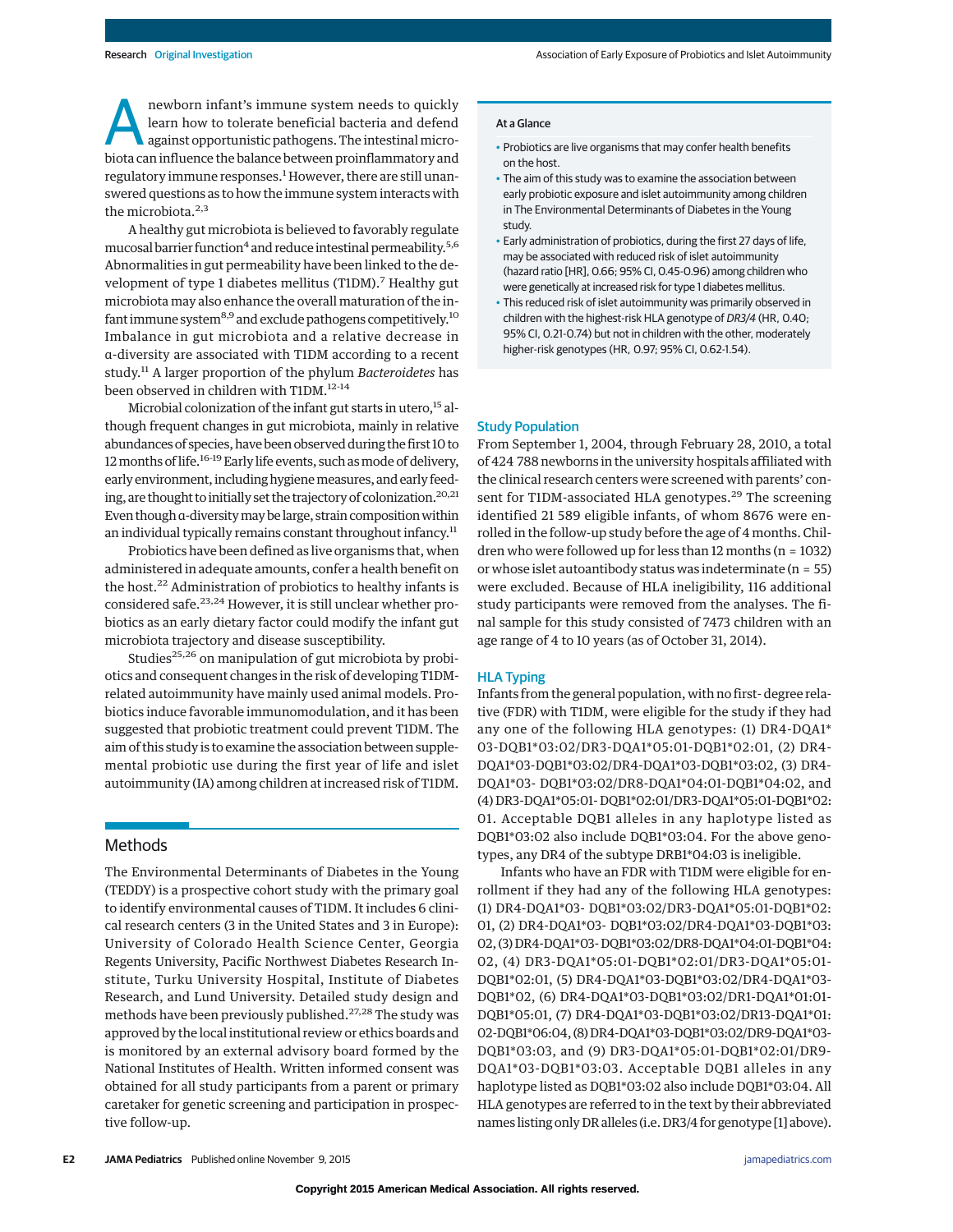#### Islet Autoimmunity

The primary outcome of this study was the development of persistent confirmed IA.Blood sampleswere drawn every 3months between 3 and 48months of age and every 6months thereafter. Persistent IAwas defined as confirmed positive antibodies to insulin, glutamic acid decarboxylase, or insulinoma antigen 2, which were analyzed by radiobinding assays,  $30,31$  on at least 2 consecutive study visits. All positive islet autoantibodies and 5% of negative islet autoantibodies were confirmed in both central autoantibody laboratories, 1 located in the United States (Barbara Davis Center for Childhood Diabetes at the University of Colorado) and 1 in Europe (University of Bristol). Both laboratories have previously found high sensitivity and specificity<sup>32</sup> and concordance. Positive results that were due to maternal IgG transmissionwhen defining the child's IA status led to omission from the IA-positive group. Date of persistent autoimmunity was defined as the draw date of the first of 2 consecutive samples that deemed the child's IA status as persistent that were confirmed positive for a specific autoantibody (or any autoantibody). The mean (SD) age at first IA sampling was 33.4 (23.2) months among the seroconverters ( $n = 601$ ), and the mean (SD) age at the last follow-up for children without IA was 65.6 (28.0) months.

## Characteristics and Diet and Health Monitoring of the Study Population

Information about basic demographic characteristics and family history of diabetes was received from the infant screening form. A questionnaire on maternal medications, smoking habits, and probiotic dietary supplement use during pregnancywas mailed to the mothers of enrolled children and completed at 3 to 4 months post partum. After enrollment, parents also received a questionnaire onmode of delivery and child's early diet, including the use of probiotics at 0 to 3 months of age. Parents were advised to consistentlymaintain a diary after the first clinic visit to collect information on child illnesses and diet. The start age of the probiotic supplement and each type of infant formula were recorded. Information about the mother's educational level and birth order of the child was received from the primary caretaker questionnaire at the 9-month clinical visit. Probiotic exposure was defined as timing of first introduction of probiotics via dietary supplement or infant formula. Clinical center study nurses reviewed the questionnaires and diaries with the parent at clinic visits or over the telephone every 3 months to minimize missing and inaccurate information.

#### Statistical Analysis

The characteristics of probiotic users for the study children and their mothers were examined one by one using a Cochran-Mantel-Haenszel test and simultaneously using a logistic regression model adjusting for country. The association between the probiotic exposure age and IA was examined among those who were exposed to probiotics during the first year of life. For exploratory analyses, we categorized these individuals according to the probiotic exposure age into 3 equally sized groups (0-27 days, 28-90 days, and 91-365 days) and compared them with the individuals without probiotic exposure during the first year (>365 days) when studying the association with IA. A Cox proportional hazards regression model was applied

to study the association between timing of probiotic exposure and occurrence of IA.

The Cox proportional hazards regression models were simultaneously adjusted for HLA-DR-DQ genotype (DR3/4 vs other), T1DM-related FDR status (yes/no), sex (female vs male), mode of delivery (cesarean delivery vs other), and exclusive breastfeeding duration (≥3 vs <3 months) and stratified for country using the STRATA statement within themodel. Themodels were also adjusted for factors that were associated with probiotic use and could be associated with IA or T1DM: maternal age (≤24, 25-29 [reference], 30-34, and ≥35 years), maternal smoking during pregnancy (yes/no), maternal probiotic use during pregnancy (yes/ no), birth year, birth order (first born child vs others), diarrheal history, and antibiotic use of the child (yes/no).<sup>33,34</sup>

Because early IA may have preceded the probiotic exposure, a sensitivity analysis of the association between timing of probiotic exposure and occurrence of IA was conducted by excluding the individuals who developed IA during the first year of life (n = 106) to eliminate the effect of the ordering between IA and probiotic exposure.The results from the sensitivity analysis indicated only minor changes in the estimated parameters (hazard ratios [HRs] and *P* values) and led to the same conclusions as when including all individuals in the model.

All tests for significance were 2-tailed with a significance level of .05. SAS statistical software, version 9.3 (SAS Institute Inc), was used for all statistical analyses.

## Results

Probiotic supplementation, from dietary supplements or infant formula, varied by country (Table 1). It was most prevalent in Finland (869 [52.4%]) and Germany (237 [46.8%]) during the first year of life. Most of the Finnish children (827 [95.2%]) had received probiotics from dietary supplements, whereas in Germany, probiotic infant formulas (214 [90.3%]) were the most common sources of probiotics. The median age for first exposure to probiotics was 42 days. Overall, children born at the end of the recruitment period (2009-2010) were 4.9 times more likely  $(P < .001)$  to be given probiotics than those born in the beginning of the study period (2004-2005) (Table 2).

Participant characteristics that were positively associated with probiotic use during the first year of life were probiotic use during pregnancy (*P* < .001), not smoking during pregnancy (*P* = .006), being first born (*P* < .001), later birth year (*P* < .001), shorter duration of exclusive breastfeeding (*P* = .003), use of antibiotics (*P* < .001), and having diarrhea (*P* < .001) or gastroenteritis (*P* < .001) (Table 2). Only 855 (11.4%) of the children used antibiotics before 3 months of age, whereas 2995 (40.1%) used antibiotics at 3 to 12 months of age. However, probiotic use, from dietary supplements or formula, was strongly associated with antibioticuse ( $P < .001$ ) during the first year of life. Nevertheless, antibiotic use was not associated with IA. By the age of 3 months, 4342 (58.1%) of all TEDDY children had experienced at least one episode of common cold: 1670 (54.8%) in the United States, 757 (45.7%) in Finland, 274 (54.2%) in Germany, and 1641 (72.5%) in Sweden ( $P < .001$ ,  $\chi^2$  test). Gastroenteritis was strongly associated with probiotic use (*P* < .001) but not with IA.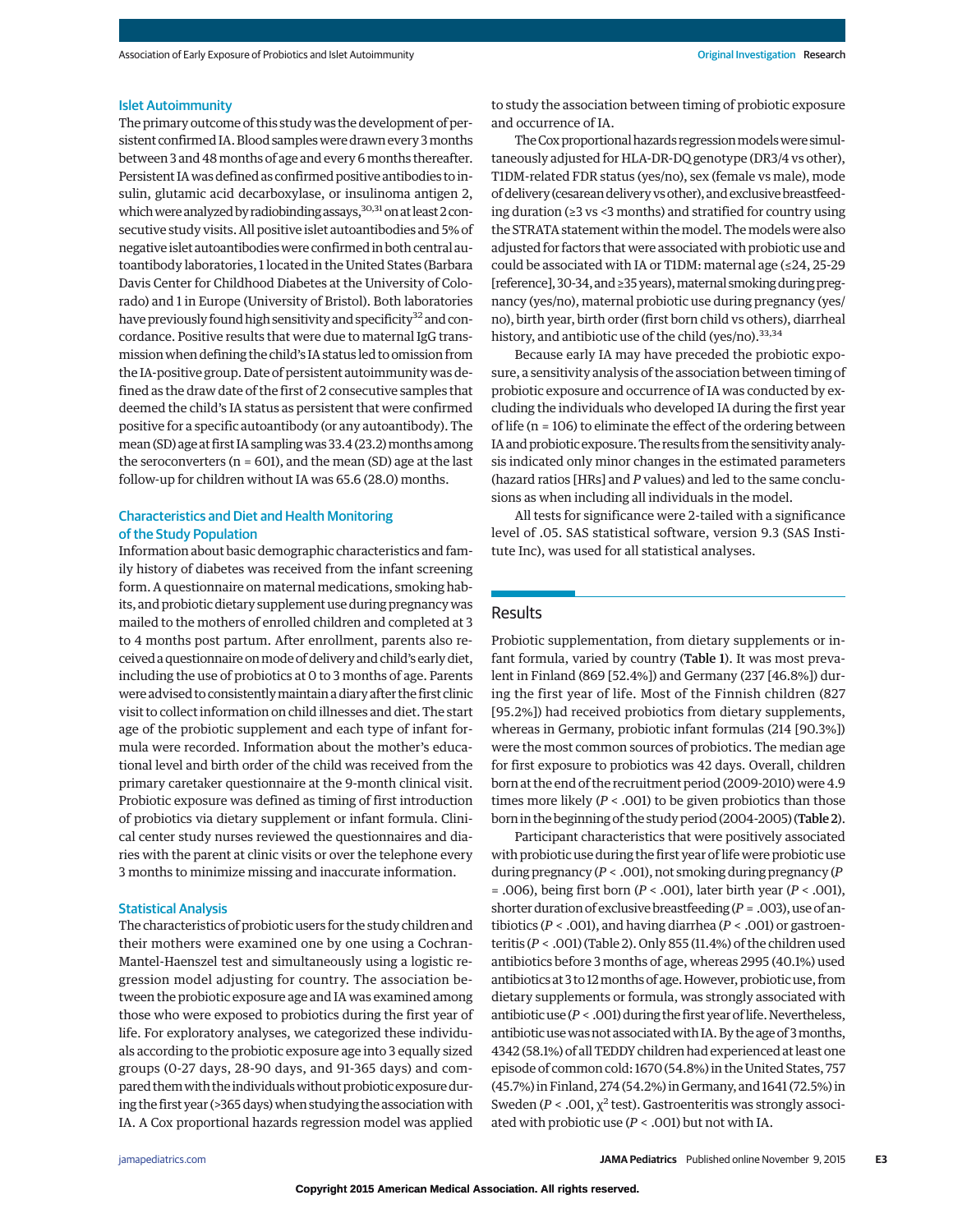## Table 1. Distribution of Probiotic Exposure From Dietary Supplements and Infant Formulas During the First Year of Life by Age and Country<sup>a</sup>

|                                                          | Country                              |                                |                        |                        |                     |  |
|----------------------------------------------------------|--------------------------------------|--------------------------------|------------------------|------------------------|---------------------|--|
| Variable                                                 | <b>United States</b><br>$(n = 3046)$ | <b>Finland</b><br>$(n = 1658)$ | Germany<br>$(n = 506)$ | Sweden<br>$(n = 2263)$ | All<br>$(N = 7473)$ |  |
| Probiotic use                                            |                                      |                                |                        |                        |                     |  |
| During first 12 mo                                       | 186(6.1)                             | 869 (52.4)                     | 237 (46.8)             | 345 (15.2)             | 1637 (21.9)         |  |
| During first 3 mo                                        | 70(2.3)                              | 627 (37.8)                     | 123(24.3)              | 276(12.2)              | 1096 (14.7)         |  |
| Age at first exposure to probiotics, median (IQR), d     | 137 (56-244)                         | 28 (14-105)                    | 84 (14-198)            | $35(21-70)$            | 42 (14-152)         |  |
| Source of first probiotic exposure among probiotic users |                                      |                                |                        |                        |                     |  |
| Dietary supplements                                      | 124(66.7)                            | 827 (95.2)                     | 11(4.6)                | 274 (79.4)             | 1236 (75.5)         |  |
| Infant formula                                           | 53 (28.5)                            | 25(2.9)                        | 214 (90.3)             | 40(11.6)               | 332 (20.3)          |  |
| Both                                                     | 9(4.8)                               | 17(1.9)                        | 12(5.1)                | 31(9.0)                | 69 (4.2)            |  |
| Timing of first probiotic exposure for users only, d     |                                      |                                |                        |                        |                     |  |
| $0 - 27$                                                 | 20(10.8)                             | 344 (39.5)                     | 74 (31.2)              | 104(30.0)              | 542 (33.1)          |  |
| 28-90                                                    | 53(28.5)                             | 283 (32.6)                     | 49 (20.7)              | 172 (50.0)             | 557 (34.0)          |  |
| 91-365                                                   | 113(60.7)                            | 242 (27.9)                     | 114(48.1)              | 69(20.0)               | 538 (32.9)          |  |

Abbreviation: IQR, interquartile range.

<sup>a</sup> Data are presented as number (percentage) unless otherwise indicated.

| Table 2. Characteristics of Probiotic Supplement and/or Probiotic Formula Users and Nonusers |                              |                                 |                      |                                      |  |
|----------------------------------------------------------------------------------------------|------------------------------|---------------------------------|----------------------|--------------------------------------|--|
| Characteristic                                                                               | <b>Users</b><br>$(n = 1637)$ | <b>Nonusers</b><br>$(n = 5836)$ | P Value <sup>a</sup> | Adjusted OR <sup>b</sup><br>(95% CI) |  |
| Maternal age, y                                                                              |                              |                                 |                      |                                      |  |
| $\leq$ 24                                                                                    | 151(9.2)                     | 746 (12.8)                      | .003                 | $0.68(0.53 - 0.88)$                  |  |
| $25 - 29$                                                                                    | 520 (31.8)                   | 1664 (28.5)                     |                      | 1 [Reference]                        |  |
| $30 - 34$                                                                                    | 598 (36.5)                   | 2062 (35.3)                     |                      | $1.11(0.94-1.30)$                    |  |
| $\geq$ 35                                                                                    | 368 (22.5)                   | 1364 (23.4)                     |                      | $1.20(0.99-1.45)$                    |  |
| Maternal educational level of high school or more                                            | 1407 (87.7)                  | 4534 (79.7)                     | .001                 | $1.14(0.93-1.39)$                    |  |
| Birth order, first child                                                                     | 799 (50.2)                   | 2442 (43.1)                     | < .001               | $1.64(1.42-1.90)$                    |  |
| Antibiotics use during pregnancy                                                             | 384 (23.7)                   | 1321 (22.9)                     | .45                  | $1.04(0.89-1.22)$                    |  |
| Probiotics use during pregnancy                                                              | 116(7.1)                     | 169(2.9)                        | < .001               | $2.69(1.95-3.70)$                    |  |
| Smoking during pregnancy                                                                     | 180(11.1)                    | 704 (12.2)                      | < .001               | $0.74(0.60-0.92)$                    |  |
| Cesarean delivery                                                                            | 393 (24.0)                   | 1542 (26.4)                     | .008                 | $1.11(0.94-1.30)$                    |  |
| Birth year                                                                                   |                              |                                 |                      |                                      |  |
| 2004-2005                                                                                    | 163(10.0)                    | 1067(18.3)                      | < .001               | 1 [Reference]                        |  |
| 2006                                                                                         | 228(13.9)                    | 1084 (18.6)                     |                      | $1.70(1.32 - 2.18)$                  |  |
| 2007                                                                                         | 344 (21.0)                   | 1225 (21.0)                     |                      | $2.79(2.20-3.52)$                    |  |
| 2008                                                                                         | 379 (23.1)                   | 1149 (19.7)                     |                      | $4.01(3.17-5.08)$                    |  |
| 2009-2010                                                                                    | 523 (32.0)                   | 1311 (22.4)                     |                      | $4.89(3.89 - 6.14)$                  |  |
| First-degree relative with T1DM                                                              | 203(12.4)                    | 639 (11.0)                      | .38                  | $0.97(0.78-1.19)$                    |  |
| HLA genotype DR3/4                                                                           | 628 (38.4)                   | 2305 (39.5)                     | .13                  | $1.08(0.94-1.23)$                    |  |
| Female sex                                                                                   | 797 (48.7)                   | 2862 (49.0)                     | .72                  | $1.04(0.91-1.19)$                    |  |
| Exclusive breastfeeding at least 3 mo                                                        | 392 (24.0)                   | 1456 (25.0)                     | < .001               | $0.79(0.68-0.92)$                    |  |
| Child's antibiotics use during the first 12 mo                                               | 910 (55.6)                   | 2435 (41.7)                     | < .001               | $1.68(1.46-1.94)$                    |  |
| Diarrhea episode during the first 3 mo                                                       | 169(10.3)                    | 494 (8.5)                       | < 0.01               | $1.50(1.19-1.90)$                    |  |
| Common cold during the first 3 mo                                                            | 910(55.6)                    | 3432 (58.8)                     | .04                  | $1.14(0.99-1.31)$                    |  |
| Gastroenteritis (infectious or noninfectious)<br>during the first 12 mo                      | 582 (35.6)                   | 1723 (29.5)                     | < .001               | $1.38(1.20-1.59)$                    |  |

Abbreviations: OR, odds ratio; T1DM, type 1 diabetes mellitus.

a P value from the Cochran-Mantel-Haenszel test for the association between probiotics and respondent characteristics; analyses adjusted for country.

**b** Adjusted OR (95% CI) from multiple logistic regression; analyses adjusted for country.

Kaplan-Meier curves of developing IA suggested that the earliest exposure of probiotics had the lowest risk of IA whereas the exposure of probiotics during 91 to 365 days had the highest risk of IA. However, the associations were not statistically significant (*P* = .08, log-rank test) (Figure). The estimated HRs and *P* values from the adjusted Cox proportional hazards regression models are listed in Table 3. Early exposure to probiotics during the first 27 days of life (n = 540) revealed decreased risk of IA (HR, 0.66; 95% CI, 0.45-0.96) in the TEDDY children when adjusting for FDR status, HLA-DR-DQ genotype (DR3/4 vs other), sex, birth order, mode of delivery, maternal age, maternal probiotic use, smoking during pregnancy, exclusive breastfeeding duration, birth year, child antibiotic use, and diarrhea. Results of the exploratory analy-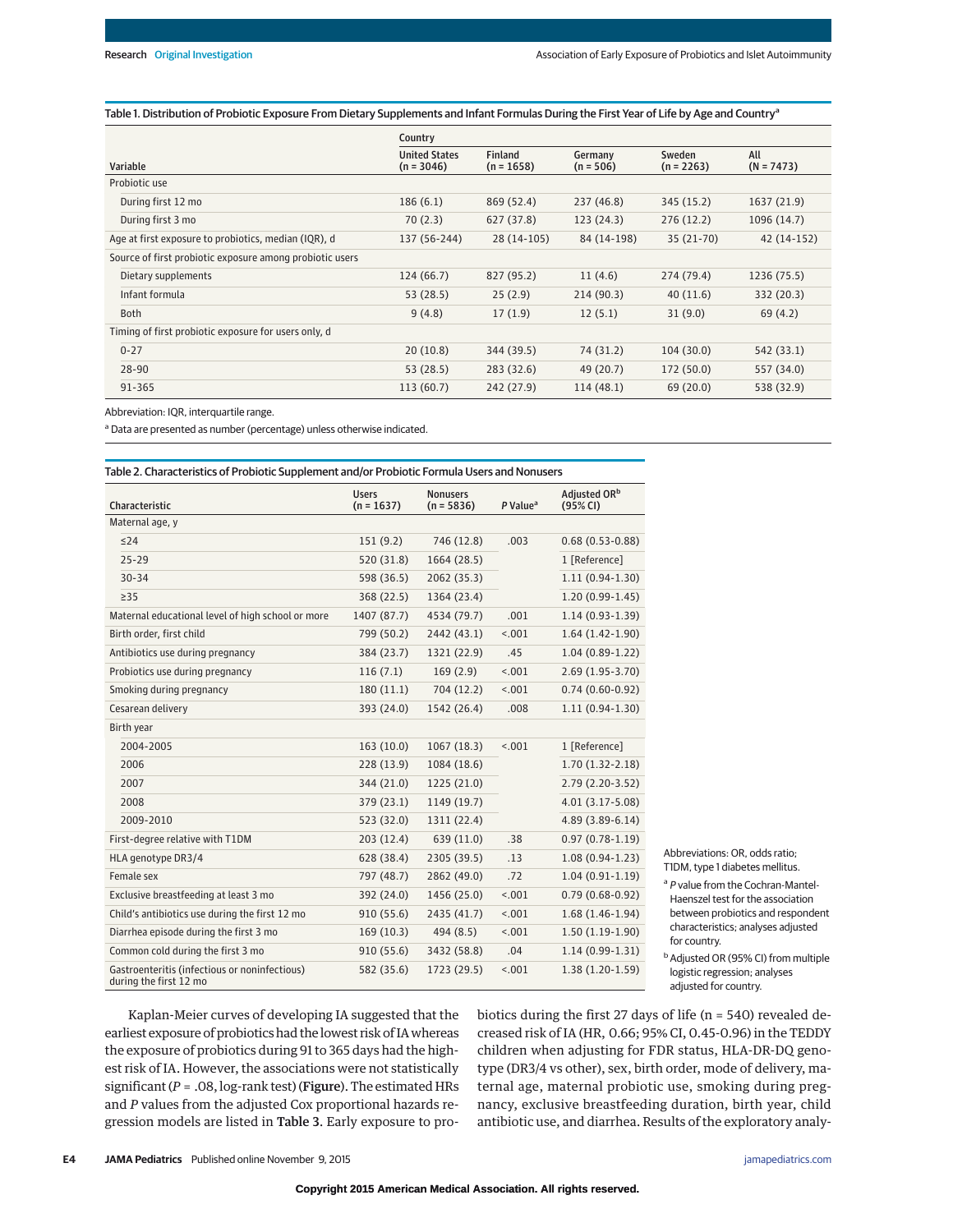



| Table 3. First Probiotic Exposure of the Child via Infant Formula and/or Dietary Supplement |
|---------------------------------------------------------------------------------------------|
| During the First Year of Life and Risk of IA                                                |

|                                       | No. (%) of Infants                 |                                    |                          |
|---------------------------------------|------------------------------------|------------------------------------|--------------------------|
| Variable                              | <b>Developed IA</b><br>$(n = 601)$ | Did Not Develop IA<br>$(n = 6872)$ | HR (95% CI) <sup>a</sup> |
| Country                               |                                    |                                    |                          |
| <b>United States</b>                  | 201 (33.4)                         | 2845 (41.4)                        | b<br>                    |
| Finland                               | 151(25.1)                          | 1507 (21.9)                        | $\cdots$                 |
| Germany                               | 46 (7.7)                           | 460(6.7)                           | $\cdots$                 |
| Sweden                                | 203 (33.8)                         | 2060 (30.0)                        |                          |
| Timing of first probiotic exposure, d |                                    |                                    |                          |
| $0 - 27$                              | 34(5.7)                            | 506(7.4)                           | $0.66(0.45-0.96)$        |
| $28 - 90$                             | 41(6.8)                            | 515(7.5)                           | $0.85(0.61 - 1.19)$      |
| 91-365                                | 57(9.5)                            | 481 (7.0)                          | $1.16(0.86 - 1.57)$      |
| After 1 year or no exposure           | 469 (78.0)                         | 5370 (78.1)                        | 1 [Reference]            |
| FDR with T1DM                         | 126 (21.0)                         | 716 (10.4)                         | $2.30(1.87 - 2.84)$      |
| High-risk HLA-DR-DR3/4                | 304 (50.6)                         | 2629 (38.3)                        | $1.76(1.50-2.07)$        |
| Female sex                            | 262 (43.6)                         | 3397 (49.4)                        | $0.79(0.67-0.94)$        |

Abbreviations: FDR, first-degree relative; HR, hazard ratio; IA, islet autoimmunity; T1DM, type 1 diabetes mellitus.

<sup>a</sup> The HRs were adjusted for FDR status, HLA-DR genotype, sex, and the following nonsignificant covariates: birth order, mode of delivery, exclusive breastfeeding duration, birth year, child antibiotic use, diarrhea, maternal age, maternal probiotic use, and maternal smoking during pregnancy and stratified for country.

**b** Ellipses indicate data not applicable.

sis suggested that very early exposure to probiotics may be important in relation to IA (Table 3). Therefore, we decided to focus on the early exposure (at 0-27 days) and the risk of IA in our further analyses. Early exposure of probiotics was associated with decreased risk of IA (HR, 0.66; 95% CI, 0.46-0.94) when compared with exposure after 27 days or no exposure and adjusted for FDR status (*P* < .001), HLA-DR-DQ genotype (*P* < .001), sex (*P* = .006), birth order (*P* = .15), mode of delivery (*P* = .46), maternal age (*P* = .98), maternal probiotic use (*P* = .82), smoking during pregnancy (*P* = .15), exclusive breastfeeding duration  $(P = .42)$ , birth year  $(P = .70)$ , child antibiotic use (*P* = .75), and diarrhea (*P* = .61).

Our analyses also revealed an interaction (*P* = .02) between early probiotic exposure (at 0-27 days) and HLA genotype in relation to IA. Separate analyses by HLA-DR-DQ genotype revealed a strong inverse association between early probiotic exposure and IA among those with an HLA genotype of DR3/4 (HR, 0.40; 95% CI, 0.21-0.74) but not among other genotypes (HR, 0.97; 95% CI, 0.62-1.54).

We did not find a statistically significant interaction between early probiotic exposure (0-27 days) and country (*P* = .34). The country-specific HRs were not heterogeneous (United States: HR, 0.98; 95% CI, 0.14-7.02; Finland: HR, 0.60; 95% CI, 0.38-0.97; Germany: HR, 0.98; 95% CI, 0.38-2.50; Sweden: HR, 0.73; 95% CI, 0.32-1.67), reflecting a possible protective association between early probiotic exposure and IA.

## **Discussion**

In this multinational cohort study of children at increased genetic risk of T1DM, we observed a reduction in the risk of IA in the children who had received probiotics via dietary supplements and/or via fortified infant formula before or at the age of 27 days compared with those who had first received probiotics after 27 days or not at all. Early probiotic exposure was associated with 60% decrease in the risk of IA among children with the DR3/4 genotype but not among other genotypes.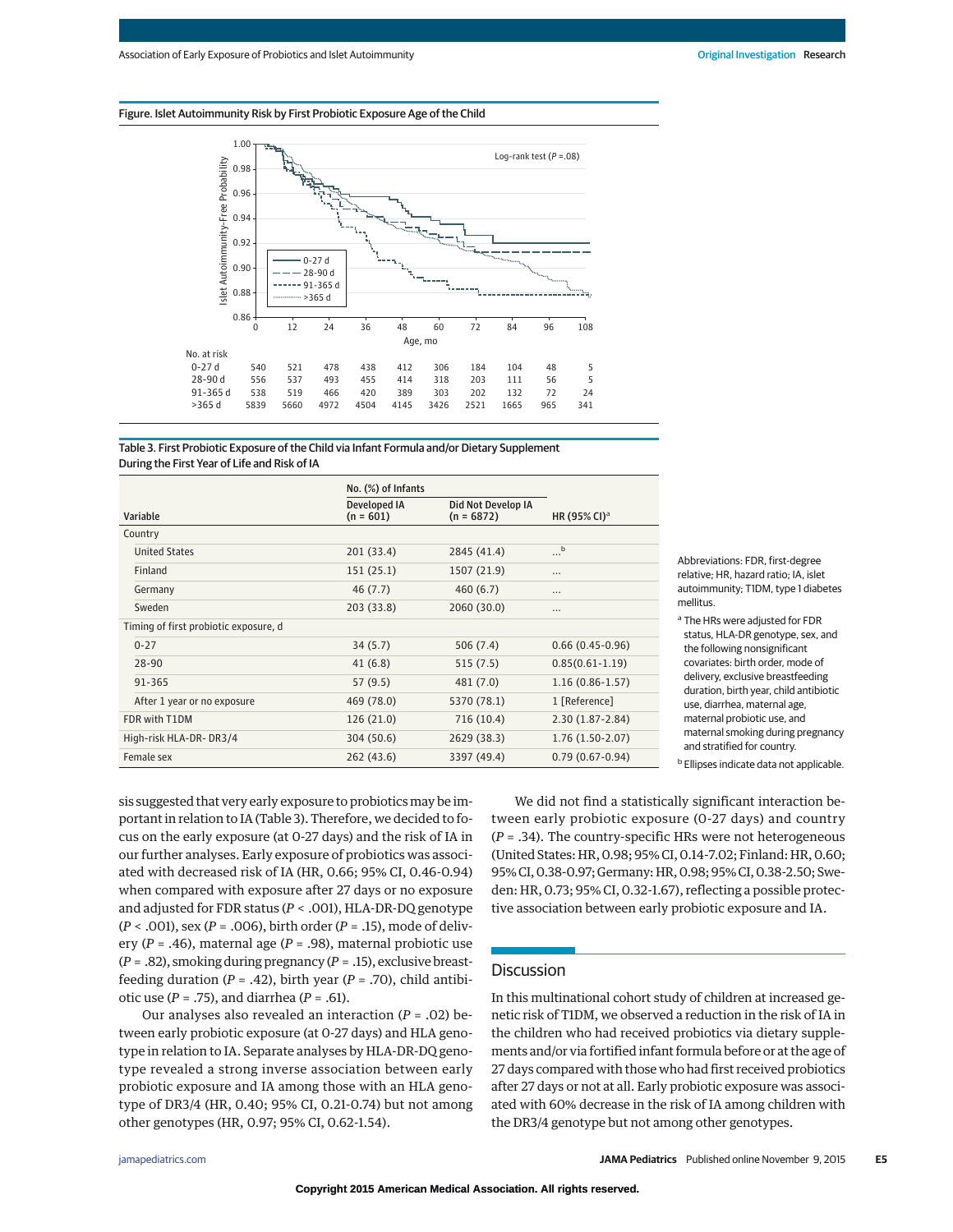The strengths of the study included a large international sample with consistent recording of the information on child diet, including probiotics, and health conditions covering the whole first year of life. A limitation of the study was that the species and amounts of microbes from probiotics were not studied. Most of the supplements used by TEDDY children contained mixtures of various *Lactobacillus* and *Bifidobacterium* species along with other commonly used probiotics. Therefore, the effect of specific species could not be evaluated as has been done in controlled clinical trials.<sup>35</sup> In addition, the stability of probiotic bacteria is dependent on many factors (eg, storage conditions).<sup>36,37</sup> Therefore, it would not have been possible to compare doses of probiotics.

Probiotic use varied between TEDDY countries. Giving probiotic supplements to neonates is a fairly new trend, particularly in the United States.<sup>38</sup> Even today probiotics are not recommended as a routine supplementation in the United States even though adverse events associated with probiotic use are extremely rare.<sup>23,39,40</sup> Smaller population-based interventions on probiotic use and health outcomes among infants in Finland<sup>40</sup> have received considerable attention by the media, which may have boosted the consumption of probiotics in that country.

Antibiotic medication use was common at the ages of 3 to 12 months, and probiotic use was often associated with administration of antibiotics. There is also evidence that antibiotic use may increase the risk of T1DM.<sup>34</sup> This could contribute to the fact that we did not find a protective association between later introduction of probiotics and the risk of IA. We also have to consider that the probiotics may be able to modify gut microbiota only in early life because after introduction of solid foods, diet may have an overly dominant effect on gut microbiota composition, making probiotic supplementation less successful.<sup>41</sup> Young infants are particularly susceptible to infectious diseases.<sup>42</sup> Lönnrot et al<sup>43</sup> also noticed that respiratory infections during early life in TEDDY were often accompanied by gastrointestinal symptoms, such as diarrhea, which we found to be strongly associated with probiotic use. The very early weeks of life may open a window for probiotics to modify gut microbiota favorably, thus helping the immune system of an infant's gut to gain the maturity needed for correctly processing new environmental exposures, such as pathogens.

Approximately 70% of all gastroenteritis cases are caused by a virus,<sup>44</sup> making an antibiotic treatment ineffective. Probiotics are often prescribed instead to shorten diarrheal episodes.44,45 Probiotic use was strongly associated with gastroenteritis in TEDDY. Shortened duration of gastroenteritis by probiotic treatment may protect infant gut from extended inflammation and adverse immunity-suppressing consequences.45 This may partly explain why we did not find an association between gastroenteritis and IA even though such an association has been suggested earlier.<sup>46,47</sup>

Both T1DM and T1DM-related autoimmunity have multifactorial origins.<sup>33,48,49</sup> Contributing factors and their interplay with probiotics could also vary among countries. The recent observation of a plateau in the incidence of T1DM in Finland<sup>50</sup> suggests changes in environmental exposures, for example, in serum 25-hydroxyvitamin D concentrations.<sup>51</sup> The increasing trend of probiotic use<sup>40,52</sup> also preceded the plateauing rates of T1DM. Respiratory tract infections at an early age have been found to be associated with IA.<sup>53</sup> Early use of probiotics and relatively lower rates of the common cold before 3 months of age in Finland also warrant further study. However, the changes in the exposures and their putative connection to the incidence of IA and T1DM in Finland still lack conclusive evidence.

Finding the larger protective association between early probiotic exposure and IA among children with the DR3/4 genotype, when compared with other genotypes, suggests a geneenvironment interaction. The genotype may influence the interaction of the host immune system with the bacteria present in the probiotic supplement. An earlier study<sup>54</sup> has also suggested that the HLA genotype may modify the association between the timing of dietary exposure and IA.

This is the first time, to our knowledge, that the association between probiotic use and T1DM-related IA has been studied in a longitudinal, observational setting among genetically high-risk children. Of importance, a protective association between early probiotic use and T1DM-related IA has been observed. Previous studies<sup>11,12,14</sup> have provided evidence that imbalance in gut microbiota may be connected with autoimmune disorders, such as T1DM, and that changes in the microbiota precede the pathogenic condition. However, studies reporting a successful manipulation of gut microbiota by probiotics in humans are scarce. In any case, influencing the gut microbiota with ingested probiotics would be expected to be more effective very early in life, as we observed.

## **Conclusions**

Early exposure to supplemental probiotics may decrease the risk of IA among children at elevated risk of T1DM. However, a randomized clinical trial should confirm the association, and mechanistic analyses are needed to identify potential environmental factors (eg, infections that could mediate the association). These results have to be confirmed before making recommendations on the use of probiotic supplementation.

#### ARTICLE INFORMATION

**Accepted for Publication:** August 5, 2015. **Published Online:** November 9, 2015. doi[:10.1001/jamapediatrics.2015.2757.](http://jama.jamanetwork.com/article.aspx?doi=10.1001/jamapediatrics.2015.2757&utm_campaign=articlePDF%26utm_medium=articlePDFlink%26utm_source=articlePDF%26utm_content=jamapediatrics.2015.2757)

**Author Affiliations:** Health Informatics Institute, Morsani College of Medicine, University of South Florida, Tampa (Uusitalo, Liu, Yang, Butterworth, Krischer); Department of Clinical Sciences, Lund University, Malmö, Sweden (Aronsson, Lernmark); Institute of Diabetes Research, Helmholtz Zentrum München and Forschergruppe Diabetes, Klinikum rechts der Isar, Technische Universität München and Forschergruppe Diabetes e.V., Munich, Germany (Hummel, Ziegler); Barbara Davis Center for Childhood Diabetes, University of Colorado School of Medicine, Aurora (Rewers); Pacific Northwest Diabetes Research Institute, Seattle, Washington (Hagopian); Medical College of Georgia, Georgia Regents University, Augusta (She);

Department of Pediatrics, University of Turku and Turku University Hospital, Turku, Finland (Simell, Toppari); Department of Physiology, Institute of Biomedicine, University of Turku, Turku, Finland (Toppari); National Institute of Diabetes and Digestive and Kidney Diseases, National Institutes of Health, Bethesda, Maryland (Akolkar); Department of Epidemiology, Colorado School of Public Health, University of Colorado Denver, Aurora (Norris); National Institute for Health and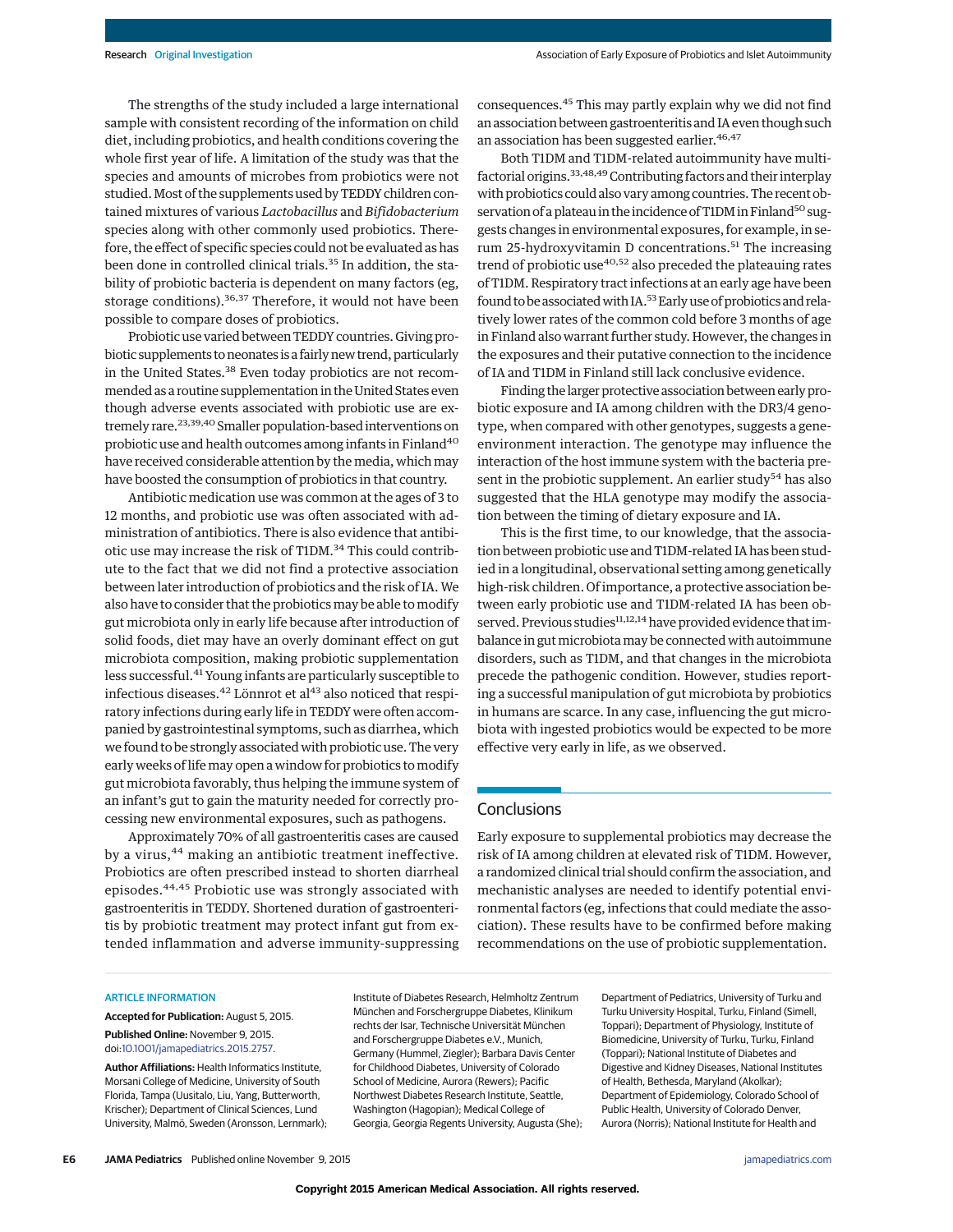Welfare, Nutrition Unit, Helsinki, Finland (Virtanen); School of Health Sciences and Center for Child Health Research, University of Tampere and Tampere University Hospital, Tampere, Finland (Virtanen); The Science Center of Pirkanmaa Hospital District, Tampere, Finland (Virtanen).

**Author Contributions:** Drs Norris and Virtanen contributed equally to this study. Drs Uusitalo and Liu had full access to all the data in the study and take responsibility for the integrity of the data and the accuracy of the data analysis.

Study concept and design: Uusitalo, Lernmark, Rewers, Hagopian, She, Simell, Toppari, Ziegler, Akolkar, Krischer, Virtanen.

Acquisition, analysis, or interpretation of data: Uusitalo, Liu, Yang, Aronsson, Hummel, Butterworth, Rewers, Hagopian, She, Simell, Toppari, Ziegler, Krischer, Norris, Virtanen. Drafting of the manuscript: Uusitalo, Lernmark. Critical revision of the manuscript for important intellectual content: Liu, Yang, Aronsson, Hummel, Butterworth, Lernmark, Rewers, Hagopian, She, Simell, Toppari, Ziegler, Akolkar, Krischer, Norris, Virtanen.

Statistical analysis: Liu, Krischer.

Obtained funding: Akolkar, Lernmark, Rewers, Hagopian, She, Simell, Toppari, Ziegler, Krischer. Administrative, technical, or material support: Hummel, Rewers, Hagopian, Simell, Toppari, Ziegler, Krischer, Virtanen.

Study supervision: Uusitalo, Lernmark, Hagopian, She, Toppari, Ziegler, Krischer, Norris, Virtanen.

**Conflict of Interest Disclosures:** None reported.

**Funding/Support:** This study was supported by grants U01 DK63829, U01 DK63861, U01 DK63821, U01 DK63865, U01 DK63863, U01 DK63836, U01 DK63790, UC4 DK63829, UC4 DK63861, UC4 DK63821, UC4 DK63865, UC4 DK63863, UC4 DK63836, UC4 DK95300, and UC4 DK100238 and contract HHSN267200700014C from the National Institute of Diabetes and Digestive and Kidney Diseases, National Institute of Allergy and Infectious Diseases, National Institute of Child Health and Human Development, National Institute of Environmental Health Sciences, Juvenile Diabetes Research Foundation, and Centers for Disease Control and Prevention. This work is supported in part by the National Institutes of Health/National Center for Advancing Translational Sciences Clinical and Translational Science Awards UL1 TR000064 (University of Florida) and UL1 TR001082 (University of Colorado).

**Role of the Funder/Sponsor:** The sponsors of this study were represented on the Steering Committee and played a role in the design and conduct of the study; collection, management, analysis, and interpretation of the data; and preparation, review, or approval of the manuscript; and decision to submit the manuscript for publication. The corresponding author had the final decision to submit the manuscript for publication.

**Group Information: TEDDY Study Group: Colorado Clinical Center:** Marian Rewers, MD, PhD, (principal investigator), Kimberly Bautista, Judith Baxter, Ruth Bedoy, Daniel Felipe-Morales, Brigitte Frohnert, MD, Patricia Gesualdo, Michelle Hoffman, Rachel Karban, Edwin Liu, MD, Jill Norris, PhD, Adela Samper-Imaz, Andrea Steck, MD, Kathleen Waugh, Hali Wright; University of Colorado, Anschutz Medical Campus, Barbara Davis Center for Childhood Diabetes.

**Georgia/Florida Clinical Center:** Jin-Xiong She, PhD (principal investigator), Desmond Schatz, MD, Diane Hopkins, Leigh Steed, Jamie Thomas, Katherine Silvis, Michael Haller, MD, Meena Shankar, Eleni Sheehan, Melissa Gardiner, Richard McIndoe, PhD, Ashok Sharma, Joshua Williams, Gabriela Foghis, Stephen W. Anderson, MD, Richard Robinson; Center for Biotechnology and Genomic Medicine, Georgia Regents University, University of Florida, and Pediatric Endocrine Associates, Atlanta.

**Germany Clinical Center:** Anette G. Ziegler, MD (principal investigator), Andreas Beyerlein, PhD, Ezio Bonifacio, PhD, Michael Hummel, MD, Sandra Hummel, PhD, Kristina Foterek, Mathilde Kersting, PhD, Annette Knopff, Sibylle Koletzko, MD, Claudia Peplow, Roswith Roth, PhD, Joanna Stock, Elisabeth Strauss, Katharina Warncke, MD, Christiane Winkler, PhD; Forschergruppe Diabetes e.V. and Institute of Diabetes Research, Helmholtz Zentrum München, and Klinikum rechts der Isar, Technische Universität München; Center for Regenerative Therapies, TU Dresden; Dr. von Hauner Children's Hospital, Department of Gastroenterology, Ludwig Maximillians University Munich; and Research Institute for Child Nutrition, Dortmund.

**Finland Clinical Center:** Jorma Toppari, MD, PhD (principal investigator), Olli G. Simell, MD, PhD, Annika Adamsson, PhD, Heikki Hyöty, MD, PhD, Jorma Ilonen, MD, PhD, Sanna Jokipuu, Tiina Kallio, Miia Kähönen, Mikael Knip, MD, PhD, Annika Koivu, Mirva Koreasalo, Kalle Kurppa, MD, PhD, Maria Lönnrot, MD, PhD, Elina Mäntymäki, Katja Multasuo, Juha Mykkänen, PhD, Tiina Niininen, Mia Nyblom, Petra Rajala, Jenna Rautanen, Anne Riikonen, Minna Romo, Satu Simell, MD, PhD, Tuula Simell, PhD, Ville Simell, Maija Sjöberg, Aino Stenius, Maria Särmä, Sini Vainionpää, Eeva Varjonen, Riitta Veijola, MD, PhD, Suvi M. Virtanen, MD, PhD, Mari Vähä-Mäkilä, Mari Åkerlund; University of Turku, University of Tampere, University of Oulu, Turku University Hospital, Hospital District of Southwest Finland, Tampere University Hospital, Oulu University Hospital, National Institute for Health and Welfare, Finland, and University of Kuopio.

**Sweden Clinical Center:** Åke Lernmark, PhD (principal investigator), Daniel Agardh, MD, PhD, Carin Andrén Aronsson, Maria Ask, Jenny Bremer, Ulla-Marie Carlsson, Corrado Cilio, PhD, MD, Emelie Ericson-Hallström, Lina Fransson, Thomas Gard, Joanna Gerardsson, Rasmus Bennet, Monica Hansen, Gertie Hansson, Susanne Hyberg, Fredrik Johansen, Berglind Jonasdottir, MD, Linda Jonsson, Helena Elding Larsson, MD, PhD, Sigrid Lenrick Forss, Maria Månsson-Martinez, Maria Markan, Jessica Melin, Zeliha Mestan, Kobra Rahmati, Anita Ramelius, Anna Rosenquist, Falastin Salami, Sara Sibthorpe, Birgitta Sjöberg, Ulrica Swartling, PhD, Evelyn Tekum Amboh, Erika Trulsson, Carina Törn, PhD, Anne Wallin, Åsa Wimar, Sofie Åberg; Lund University.

**Washington Clinical Center:** William A. Hagopian, MD, PhD (principal investigator), Xiang Yan, MD, Michael Killian, Claire Cowen Crouch, Jennifer Skidmore, Stephen Ayres, Kayleen Dunson, Diana Heaney, Rachel Hervey, Corbin Johnson, Rachel Lyons, Arlene Meyer, Denise Mulenga, Emma Schulte, Elizabeth Scott, Joshua Stabbert, John Willis; Pacific Northwest Diabetes Research Institute.

**Pennsylvania Satellite Center:** Dorothy Becker, MD, Margaret Franciscus, MaryEllen Dalmagro-Elias Smith, Ashi Daftary, MD, Mary Beth Klein, Chrystal Yates; Children's Hospital of Pittsburgh of UPMC.

**Data Coordinating Center:** Jeffrey P. Krischer, PhD (principal investigator), Michael Abbondondolo, Sarah Austin-Gonzalez, Sandra Baethke, Rasheedah Brown, Brant Burkhardt, PhD, Martha Butterworth, Joanna Clasen, David Cuthbertson, Christopher Eberhard, Steven Fiske, Dena Garcia, Jennifer Garmeson, Veena Gowda, David Hadley, PhD, Kathleen Heyman, Hye-Seung Lee, PhD, Shu Liu, Xiang Liu, PhD, Kristian Lynch, PhD, Jamie Malloy, Cristina McCarthy, Wendy McLeod, Steven Meulemans, Chris Shaffer, Laura Smith, PhD, Susan Smith, Roy Tamura, PhD, Ulla Uusitalo, PhD, Kendra Vehik, PhD, Ponni Vijayakandipan, Keith Wood, Jimin Yang, PhD, RD; University of South Florida.

**Project scientist:** Beena Akolkar, PhD.; National Institutes of Diabetes and Digestive and Kidney **Diseases** 

**Other contributors:** Kasia Bourcier, PhD, National Institute of Allergy and Infectious Diseases; Thomas Briese, PhD, Columbia University; Suzanne Bennett Johnson, PhD, Florida State University; Steve Oberste, PhD, Centers for Disease Control and Prevention; Eric Triplett, PhD; University of Florida.

**Autoantibody Reference Laboratories:** Liping Yu, MD, Dongmei Miao, MD, Polly Bingley, MD, FRCP, Alistair Williams, Kyla Chandler, Saba Rokni, Claire Caygill, Nicholas Lovis, Claire Williams, Rebecca Wyatt. Barbara Davis Center for Childhood Diabetes, University of Colorado, Denver, and School of Clinical Sciences, University of Bristol, Bristol, England.

**Cortisol Laboratory:** Elisabeth Aardal Eriksson, MD, PhD, Ing-Marie Lundgren, Ewa Lönn Karlsson, Dzeneta Nezirevic Dernroth, PhD; Department of Clinical Chemistry, Linköping University Hospital, Linköping, Sweden.

**Dietary Biomarkers Laboratory:** Iris Erlund, PhD, Irma Salminen, Jouko Sundvall, Jaana Leiviskä, Nina Kangas; National Institute for Health and Welfare, Helsinki, Finland.

**HbA1c Laboratory:** Randie R. Little, PhD, Alethea L. Tennill; Diabetes Diagnostic Laboratory, Department of Pathology, University of Missouri School of Medicine.

**HLA Reference Laboratory:** Henry Erlich, PhD, Steven J. Mack, PhD, Anna Lisa Fear; Center for Genetics, Children's Hospital Oakland Research Institute.

**Metabolomics Laboratory:** Oliver Fiehn, PhD, Bill Wikoff, PhD, Brian Defelice, Dmitry Grapov, PhD, Tobias Kind, PhD, Mine Palazoglu, Luis Valdiviez, Benjamin Wancewicz, Gert Wohlgemuth, Joyce Wong; UC Davis Metabolomics Center.

**Microbiome and Viral Metagenomics Laboratory:** Joseph F. Petrosino, PhD; Alkek Center for Metagenomics and Microbiome Research, Department of Molecular Virology and Microbiology, Baylor College of Medicine.

**OGTT Laboratory:** Santica M. Marcovina, PhD, ScD, Vinod P. Gaur, PhD; Northwest Lipid Metabolism and Diabetes Research Laboratories, University of Washington.

**Proteomics Laboratory:** Richard D. Smith, PhD, Thomas O. Metz, PhD, Charles Ansong, PhD,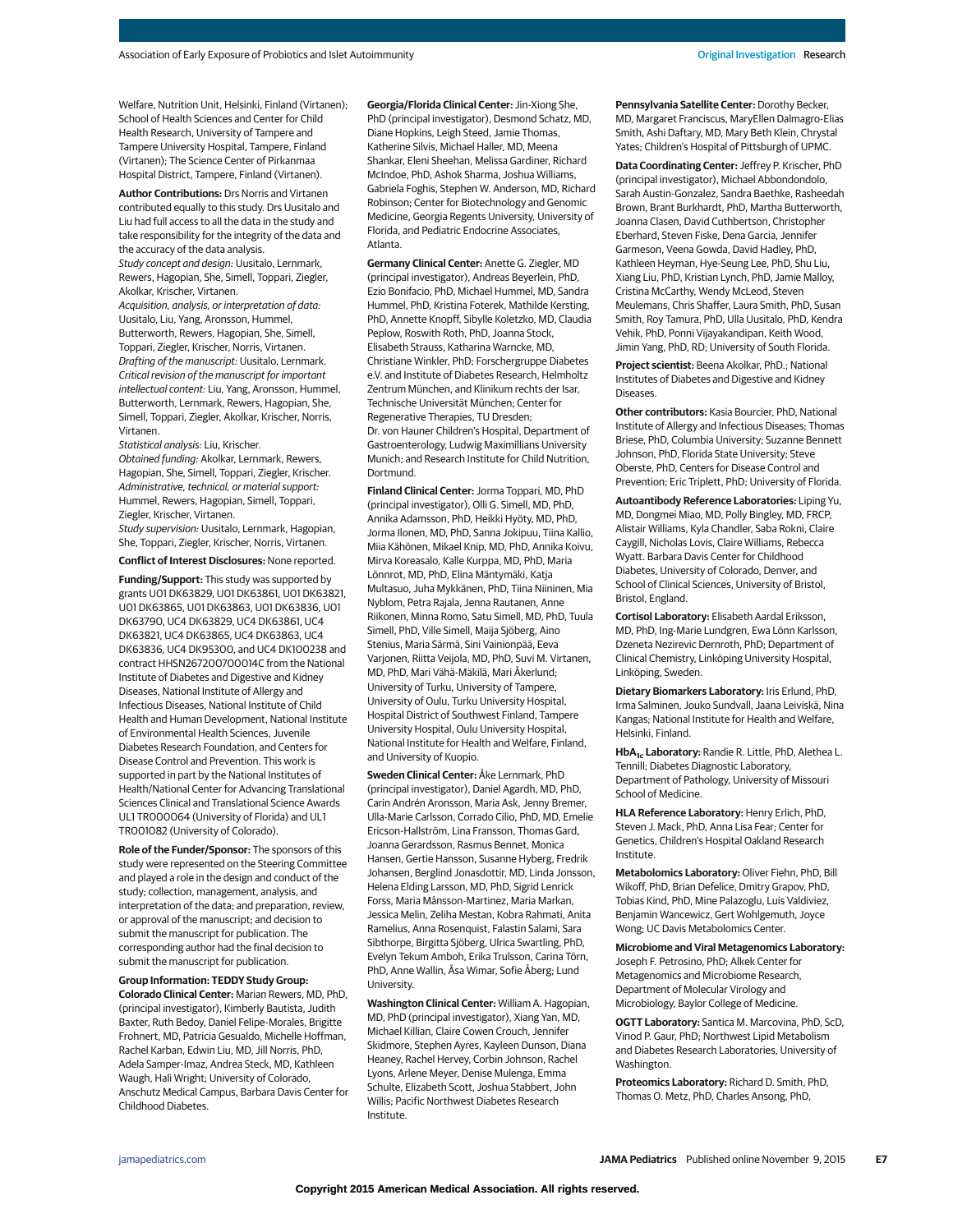Bobbie-Jo Webb-Robertson, PhD, Hugh D. Mitchell, PhD; Pacific Northwest National Laboratory.

**Repository:** Heather Higgins, Sandra Ke; National Institute of Diabetes and Digestive and Kidney Diseases Biosample Repository at Fisher **BioServices** 

**RNA Laboratory and Gene Expression Laboratory:** Jin-Xiong She, PhD (principal investigator), Richard McIndoe, PhD, Haitao Liu,

MD, John Nechtman, Yansheng Zhao, Na Jiang, MD, Yanna Tian, MS, Guangkuo Dong, MS; Jinfiniti Biosciences, LLC.

**SNP Laboratory:** Stephen S. Rich, PhD, Wei-Min Chen, PhD, Suna Onengut-Gumuscu, PhD, Emily Farber, Rebecca Roche Pickin, PhD, Jordan Davis, Dan Gallo, Jessica Bonnie, Paul Campolieto; Center for Public Health Genomics, University of Virginia.

#### **REFERENCES**

**1**. Hara N, Alkanani AK, Ir D, et al. The role of the intestinal microbiota in type 1 diabetes. [Clin Immunol](http://www.ncbi.nlm.nih.gov/pubmed/23314185). [2013;146\(2\):112-119.](http://www.ncbi.nlm.nih.gov/pubmed/23314185)

**2**. Kaplan JL, Shi HN, Walker WA. The role of microbes in developmental immunologic programming. Pediatr Res[. 2011;69\(6\):465-472.](http://www.ncbi.nlm.nih.gov/pubmed/21364495)

**3**. Hooper LV, Littman DR, Macpherson AJ. Interactions between the microbiota and the immune system. Science[. 2012;336\(6086\):1268-1273.](http://www.ncbi.nlm.nih.gov/pubmed/22674334)

**4**. Tlaskalová-Hogenová H, Stěpánková R, Kozáková H, et al. The role of gut microbiota (commensal bacteria) and the mucosal barrier in the pathogenesis of inflammatory and autoimmune diseases and cancer: contribution of germ-free and gnotobiotic animal models of human diseases. Cell Mol Immunol. 2011;8(2):110-120. doi[:10.1038/cmi](http://dx.doi.org/10.1038/cmi.2010.67) [.2010.67.](http://dx.doi.org/10.1038/cmi.2010.67)

**5**. Vaarala O, Atkinson MA, Neu J. The "perfect storm" for type 1 diabetes: the complex interplay between intestinal microbiota, gut permeability, and mucosal immunity. Diabetes[. 2008;57\(10\):](http://www.ncbi.nlm.nih.gov/pubmed/18820210) [2555-2562.](http://www.ncbi.nlm.nih.gov/pubmed/18820210)

**6**. Cani PD, Possemiers S, Van de Wiele T, et al. Changes in gut microbiota control inflammation in obese mice through a mechanism involving GLP-2-driven improvement of gut permeability. Gut. 2009;58(8):1091-1103. doi[:10.1136/gut.2008](http://dx.doi.org/10.1136/gut.2008.165886) [.165886.](http://dx.doi.org/10.1136/gut.2008.165886)

**7**. Bosi E, Molteni L, Radaelli MG, et al. Increased intestinal permeability precedes clinical onset of type 1 diabetes. Diabetologia[. 2006;49\(12\):2824-](http://www.ncbi.nlm.nih.gov/pubmed/17028899) [2827.](http://www.ncbi.nlm.nih.gov/pubmed/17028899)

**8**. Siggers RH, Siggers J, Thymann T, Boye M, Sangild PT. Nutritional modulation of the gut microbiota and immune system in preterm neonates susceptible to necrotizing enterocolitis. J Nutr Biochem[. 2011;22\(6\):511-521.](http://www.ncbi.nlm.nih.gov/pubmed/21193301)

**9**. Maynard CL, Elson CO, Hatton RD, Weaver CT. Reciprocal interactions of the intestinal microbiota and immune system. Nature[. 2012;489\(7415\):231-](http://www.ncbi.nlm.nih.gov/pubmed/22972296) [241.](http://www.ncbi.nlm.nih.gov/pubmed/22972296)

**10**. Flint HJ, Scott KP, Louis P, Duncan SH. The role of the gut microbiota in nutrition and health. [Nat](http://www.ncbi.nlm.nih.gov/pubmed/22945443) [Rev Gastroenterol Hepatol](http://www.ncbi.nlm.nih.gov/pubmed/22945443). 2012;9(10):577-589.

**11**. Kostic AD, Gevers D, Siljander H, et al; DIABIMMUNE Study Group. The dynamics of the human infant gut microbiome in development and in progression toward type 1 diabetes. [Cell Host](http://www.ncbi.nlm.nih.gov/pubmed/25662751) Microbe[. 2015;17\(2\):260-273.](http://www.ncbi.nlm.nih.gov/pubmed/25662751)

**12**. Giongo A, Gano KA, Crabb DB, et al. Toward defining the autoimmune microbiome for type 1 diabetes. ISME J[. 2011;5\(1\):82-91.](http://www.ncbi.nlm.nih.gov/pubmed/20613793)

**13**. Murri M, Leiva I, Gomez-Zumaquero JM, et al. Gut microbiota in children with type 1 diabetes differs from that in healthy children: a case-control study. BMC Med[. 2013;11:46.](http://www.ncbi.nlm.nih.gov/pubmed/23433344)

**14**. Mejía-León ME, Petrosino JF, Ajami NJ, Domínguez-Bello MG, de la Barca AMC. Fecal microbiota imbalance in Mexican children with type 1 diabetes. Sci Rep[. 2014;4:3814.](http://www.ncbi.nlm.nih.gov/pubmed/24448554)

**15**. Aagaard K, Ma J, Antony KM, Ganu R, Petrosino J, Versalovic J. The placenta harbors a unique microbiome. Sci Transl Med[. 2014;6\(237\):237ra65.](http://www.ncbi.nlm.nih.gov/pubmed/24848255)

**16**. Ahrné S, Lönnermark E, Wold AE, et al. Lactobacilli in the intestinal microbiota of Swedish infants. Microbes Infect[. 2005;7\(11-12\):1256-1262.](http://www.ncbi.nlm.nih.gov/pubmed/16002310)

**17**. Sekirov I, Russell SL, Antunes LCM, Finlay BB. Gut microbiota in health and disease. [Physiol Rev](http://www.ncbi.nlm.nih.gov/pubmed/20664075). [2010;90\(3\):859-904.](http://www.ncbi.nlm.nih.gov/pubmed/20664075)

**18**. Salami F, Abels M, Hyöty H, et al; the TEDDY study group. Detection of Lactobacilli in monthly mail-in stool samples from 3-18 months old infants at genetic risk for type 1 diabetes. [Int J Probiotics](http://www.ncbi.nlm.nih.gov/pubmed/25045339) Prebiotics[. 2012;7\(3-4\):135-144.](http://www.ncbi.nlm.nih.gov/pubmed/25045339)

**19**. Walker WA. Initial intestinal colonization in the human infant and immune homeostasis. [Ann Nutr](http://www.ncbi.nlm.nih.gov/pubmed/24217032) Metab[. 2013;63\(suppl 2\):8-15.](http://www.ncbi.nlm.nih.gov/pubmed/24217032)

**20**. Grönlund MM, Nuutila J, Pelto L, et al. Mode of delivery directs the phagocyte functions of infants for the first 6 months of life. [Clin Exp Immunol](http://www.ncbi.nlm.nih.gov/pubmed/10361245). [1999;116\(3\):521-526.](http://www.ncbi.nlm.nih.gov/pubmed/10361245)

**21**. Penders J, Thijs C, Vink C, et al. Factors influencing the composition of the intestinal microbiota in early infancy. Pediatrics[. 2006;118\(2\):](http://www.ncbi.nlm.nih.gov/pubmed/16882802) [511-521.](http://www.ncbi.nlm.nih.gov/pubmed/16882802)

**22**. Food and Agriculture Organization of the United Nations and World Health Organization. Health and Nutritional Properties of Probiotics in Food Including Powder Milk With Live Lactic Acid Bacteria: Report of a Joint FAO/WHO Expert Consultation on the Health and Nutritional Properties of Probiotics in Food Including Powder Milk With Live Lactic Acid Bacteria. Rome, Italy: Food and Agriculture Organization of the United Nations; 2001.

**23**. Bergmann H, Rodríguez JM, Salminen S, Szajewska H. Probiotics in human milk and probiotic supplementation in infant nutrition: a workshop report. Br J Nutr[. 2014;112\(7\):1119-1128.](http://www.ncbi.nlm.nih.gov/pubmed/25160058)

**24**. Martín R, Langa S, Reviriego C, et al. Human milk is a source of lactic acid bacteria for the infant gut.J Pediatr[. 2003;143\(6\):754-758.](http://www.ncbi.nlm.nih.gov/pubmed/14657823)

**25**. Calcinaro F, Dionisi S, Marinaro M, et al. Oral probiotic administration induces interleukin-10 production and prevents spontaneous autoimmune diabetes in the non-obese diabetic mouse. Diabetologia[. 2005;48\(8\):1565-1575.](http://www.ncbi.nlm.nih.gov/pubmed/15986236)

**26**. Lau K, Benitez P, Ardissone A, et al. Inhibition of type 1 diabetes correlated to a Lactobacillus johnsonii N6.2-mediated Th17 bias. [J Immunol](http://www.ncbi.nlm.nih.gov/pubmed/21317395). 2011; [186\(6\):3538-3546.](http://www.ncbi.nlm.nih.gov/pubmed/21317395)

**27**. TEDDY Study Group. The Environmental Determinants of Diabetes in the Young (TEDDY) study: study design. [Pediatr Diabetes](http://www.ncbi.nlm.nih.gov/pubmed/17850472). 2007;8(5): [286-298.](http://www.ncbi.nlm.nih.gov/pubmed/17850472)

**28**. TEDDY Study Group. The Environmental Determinants of Diabetes in the Young (TEDDY) Study. Ann N Y Acad Sci[. 2008;1150:1-13.](http://www.ncbi.nlm.nih.gov/pubmed/19120261)

**29**. Hagopian WA, Erlich H, Lernmark A, et al; TEDDY Study Group. The Environmental Determinants of Diabetes in the Young (TEDDY): genetic criteria and international diabetes risk screening of 421000 infants. [Pediatr Diabetes](http://www.ncbi.nlm.nih.gov/pubmed/21564455). [2011;12\(8\):733-743.](http://www.ncbi.nlm.nih.gov/pubmed/21564455)

**30**. Bonifacio E, Yu L, Williams AK, et al. Harmonization of glutamic acid decarboxylase and islet antigen-2 autoantibody assays for national institute of diabetes and digestive and kidney diseases consortia. [J Clin Endocrinol Metab](http://www.ncbi.nlm.nih.gov/pubmed/20444913). 2010; [95\(7\):3360-3367.](http://www.ncbi.nlm.nih.gov/pubmed/20444913)

**31**. Babaya N, Yu L, Miao D, et al. Comparison of insulin autoantibody: polyethylene glycol and micro-IAA 1-day and 7-day assays. [Diabetes Metab](http://www.ncbi.nlm.nih.gov/pubmed/19768733) Res Rev[. 2009;25\(7\):665-670.](http://www.ncbi.nlm.nih.gov/pubmed/19768733)

**32**. Törn C, Mueller PW, Schlosser M, Bonifacio E, Bingley PJ; Participating Laboratories. Diabetes Antibody Standardization Program: evaluation of assays for autoantibodies to glutamic acid decarboxylase and islet antigen-2. [Diabetologia](http://www.ncbi.nlm.nih.gov/pubmed/18373080). [2008;51\(5\):846-852.](http://www.ncbi.nlm.nih.gov/pubmed/18373080)

**33**. Vehik K, Dabelea D. The changing epidemiology of type 1 diabetes: why is it going through the roof? [Diabetes Metab Res Rev](http://www.ncbi.nlm.nih.gov/pubmed/21218503). 2011;27(1):3-13.

**34**. Kilkkinen A, Virtanen SM, Klaukka T, et al. Use of antimicrobials and risk of type 1 diabetes in a population-based mother-child cohort. [Diabetologia](http://www.ncbi.nlm.nih.gov/pubmed/16344923). [2006;49\(1\):66-70.](http://www.ncbi.nlm.nih.gov/pubmed/16344923)

**35**. Gomes AC, Bueno AA, de Souza RGM, Mota JF. Gut microbiota, probiotics and diabetes. [Nutr J](http://www.ncbi.nlm.nih.gov/pubmed/24939063). [2014;13:60.](http://www.ncbi.nlm.nih.gov/pubmed/24939063)

**36**. Achour M, Mtimet N, Cornelius C, et al. Application of the accelerated shelf life testing method ASLT to study the survival rates of freeze-dried Lactococcus starter cultures. J Chem Technol Biotechnol. 2001;76(6):624-628.

**37**. Senz M, van Lengerich B, Bader J, Stahl U. Control of cell morphology of probiotic Lactobacillus acidophilus for enhanced cell stability during industrial processing. [Int J Food Microbiol](http://www.ncbi.nlm.nih.gov/pubmed/25305442). [2015;192:34-42.](http://www.ncbi.nlm.nih.gov/pubmed/25305442)

**38**. Armstrong C. AAP Reports on use of probiotics and prebiotics in children. Am Fam Physician. 2011; 83(7):849-852.

**39**. Sung V, Collett S, de Gooyer T, Hiscock H, Tang M, Wake M. Probiotics to prevent or treat excessive infant crying: systematic review and meta-analysis. JAMA Pediatr[. 2013;167\(12\):1150-1157.](http://www.ncbi.nlm.nih.gov/pubmed/24100440)

**40**. Salminen MK, Tynkkynen S, Rautelin H, et al. Lactobacillus bacteremia during a rapid increase in probiotic use of Lactobacillus rhamnosus GG in Finland. Clin Infect Dis[. 2002;35\(10\):1155-1160.](http://www.ncbi.nlm.nih.gov/pubmed/12410474)

**41**. Fallani M, Amarri S, Uusijarvi A, et al; INFABIO team. Determinants of the human infant intestinal microbiota after the introduction of first complementary foods in infant samples from five European centres. Microbiology[. 2011;157\(pt 5\):](http://www.ncbi.nlm.nih.gov/pubmed/21330436) [1385-1392.](http://www.ncbi.nlm.nih.gov/pubmed/21330436)

**42**. McIntyre AF, Gonzalez-Feliciano AG, Bryan LN, Santibanez TA, Williams WW, Singleton JA; Centers for Disease Control and Prevention (CDC). Seasonal influenza vaccination coverage - United States, 2009-10 and 2010-11. [MMWR Surveill Summ](http://www.ncbi.nlm.nih.gov/pubmed/24264492). 2013; [62\(suppl 3\):65-68.](http://www.ncbi.nlm.nih.gov/pubmed/24264492)